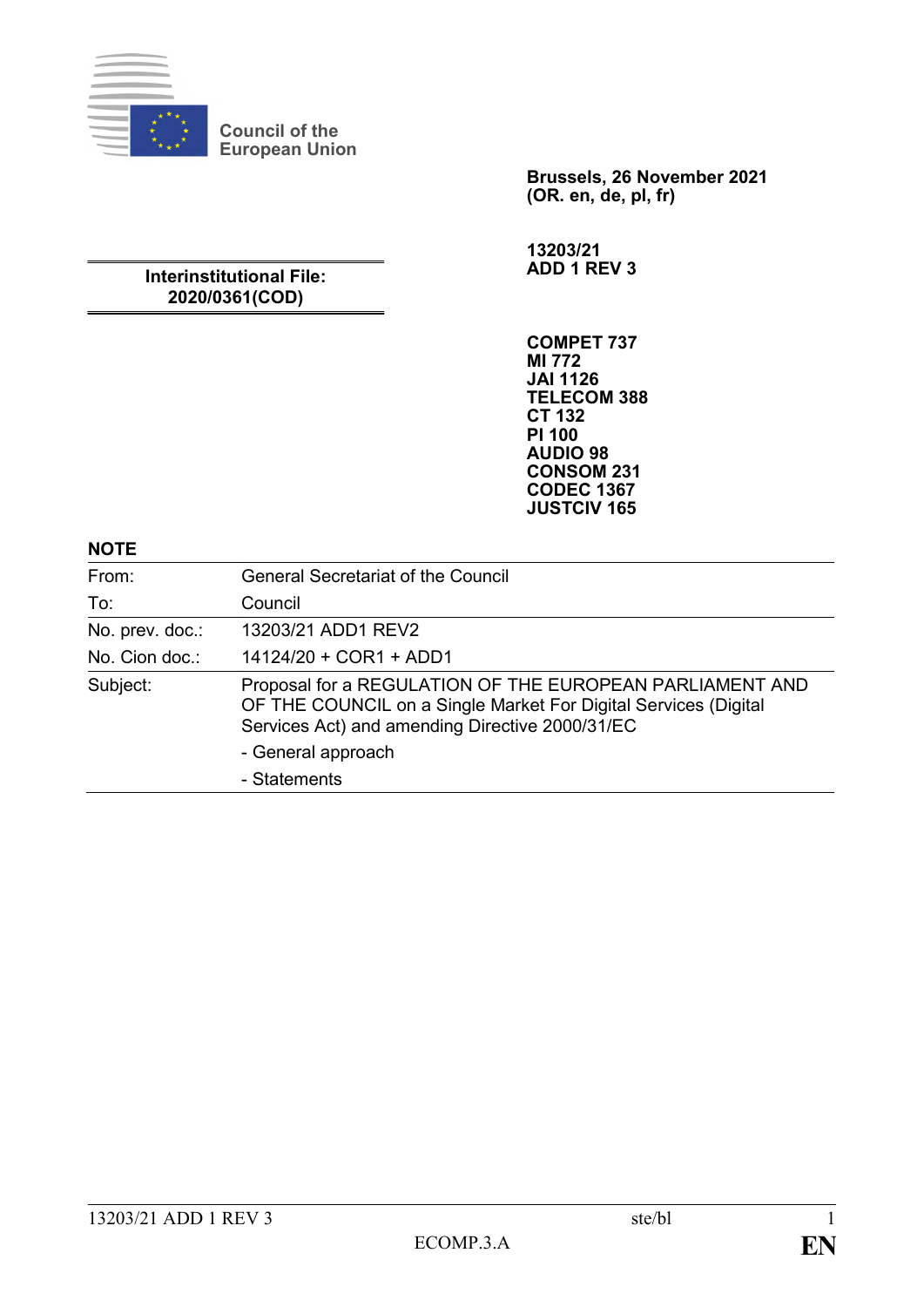## **STATEMENT BY DENMARK**

# **Regulation of the European Parliament and of the Council on a Single Market For Digital Services (Digital Services Act) and amending Directive 2000/31/EC**

Denmark supports the Presidency's compromise text in order to reach the General Approach at the COMPET Council on 25 November 2021.

In general, Denmark supports the overall aim of updating the horizontal rules that define the responsibilities and obligations of providers of digital services, and online platforms in particular.

However, Denmark strongly regrets that the regulation does not set obligations on an importer's responsibilities. It is a problem that there is no one in the Union to be held responsible in cases where online marketplaces make it possible for traders to sell their products and services from third countries directly to European consumers. There are several cases where European consumers end up with dangerous and illegal products and suffer from the system, that we have today. Thus, the liability exemption maintains a loophole of import of goods not complying with EU legislation and is detrimental for not only consumer protection, but also for competitiveness of European businesses. In this regard, Denmark had strived for a more ambitious regulation by ensuring that there is always a part in the EU to be held accountable for products entering the European Market whether the products are sold offline or online.

We hope that our request on importers responsibilities will be taken in due and serious account in the course of the next phase of the negotiations.

Although, it does not change Denmark's position on this matter, Denmark welcomes the steps taken in Section 3A obliging online market places to live up to further requirements in order to ensure consumer protection and safe products being sold to European consumers.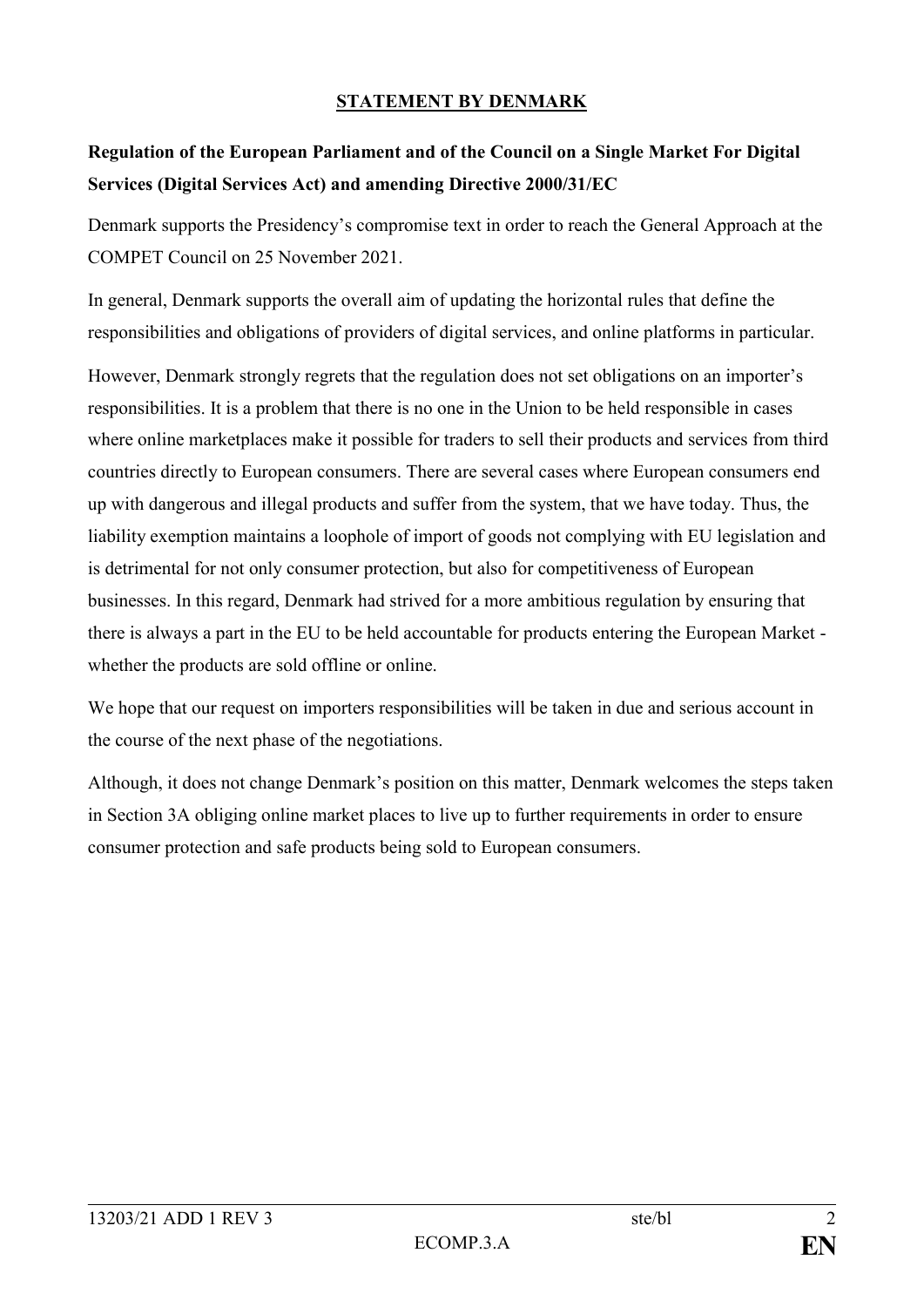## **STATEMENT BY GERMANY**

# **Regulation on a single market for digital services (Digital Services Act) and amending Directive 2000/31/EC**

#### *General approach*

## **Statement for the minutes by the caretaker Government of the Federal Republic of Germany - English-language version -**

Germany supports the text submitted by the Presidency with a view to agreeing on a general approach at the meeting of the Competitiveness Council on 25 November 2021. In particular, we welcome the strengthening of the European Commission's competences with regard to the designation, supervision and governance of very large online platforms and very large online search engines. This will ensure effective enforcement of the provisions of the Digital Services Act (DSA). At the same time, however, we would underline the need for further improvements in view of the upcoming negotiations with the European Parliament to ensure that the DSA becomes even more effective.

For Germany, it is crucial that the current high domestic standard of protection in Germany based on international requirements (UN Convention on the Rights of the Child and General comment No. 25 of the UN Committee on the Rights of the Child on children's rights in relation to the digital environment) be maintained in respect of the protection of minors in the media. This must in any case be ensured by the arrangements provided for under the DSA, for instance through relevant derogation possibilities for higher standards.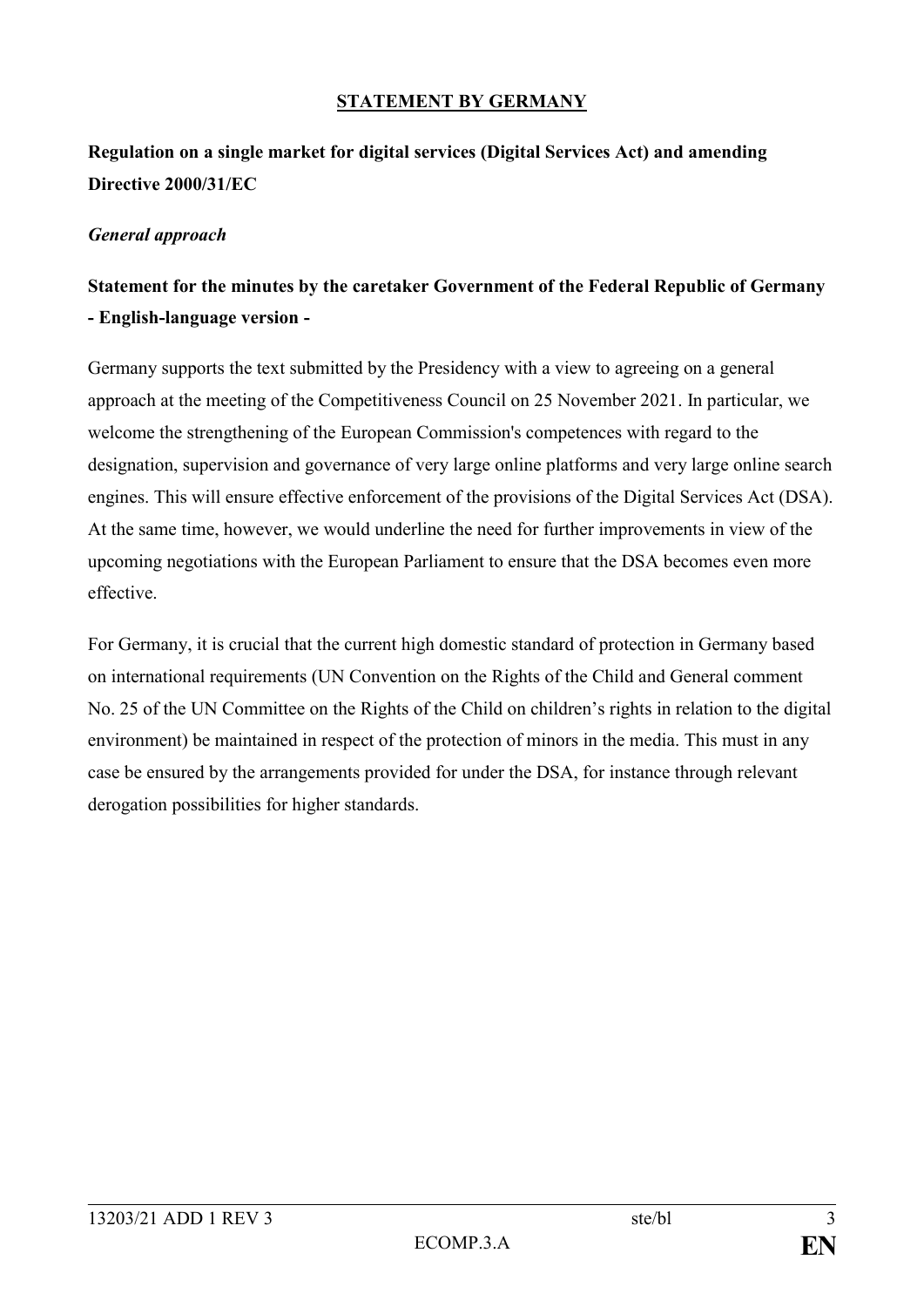Germany welcomes the fact that the DSA creates a uniform legal framework for combating illegal content online. However, we would like the provisions on deletion obligations and the corresponding deadlines to be made more ambitious and legally binding for very large online platforms. In addition, the obligations of providers of hosting services to notify law enforcement and judicial authorities pursuant to Article 15a should be specified in more detail. Member States should have the option of designating which individual criminal offences are to be notified within their respective territory. With regard to very large online platforms, Member States should have the option of extending the notification obligations under their national legislation to criminal offences that endanger the democratic polity or have a persistent negative impact on the exercise of freedom of expression, insofar as such extensions are in line with the fundamental values of the European Union. In addition, we would be strongly in favour of enlarging the scope of Article 15 in order to introduce a storage obligation for deleted illegal content.

The upcoming negotiations with the European Parliament should be used to strengthen national authorities' enforcement capabilities and consumer protection, including through the introduction of proactive due diligence obligations for providers of online marketplaces. Only in this way can supervisory authorities effectively curb the colossal illegal trade in goods and animals. We would also suggest prohibiting the anonymous advertisement of animals on online marketplaces, including by private operators. The upcoming negotiations with the European Parliament offer the European Union an opportunity to anchor the objectives of the European Green Deal in the DSA. Very large online platforms should thus take account of environmental concerns in their risk assessments, and online marketplaces should provide more information on sustainable consumption.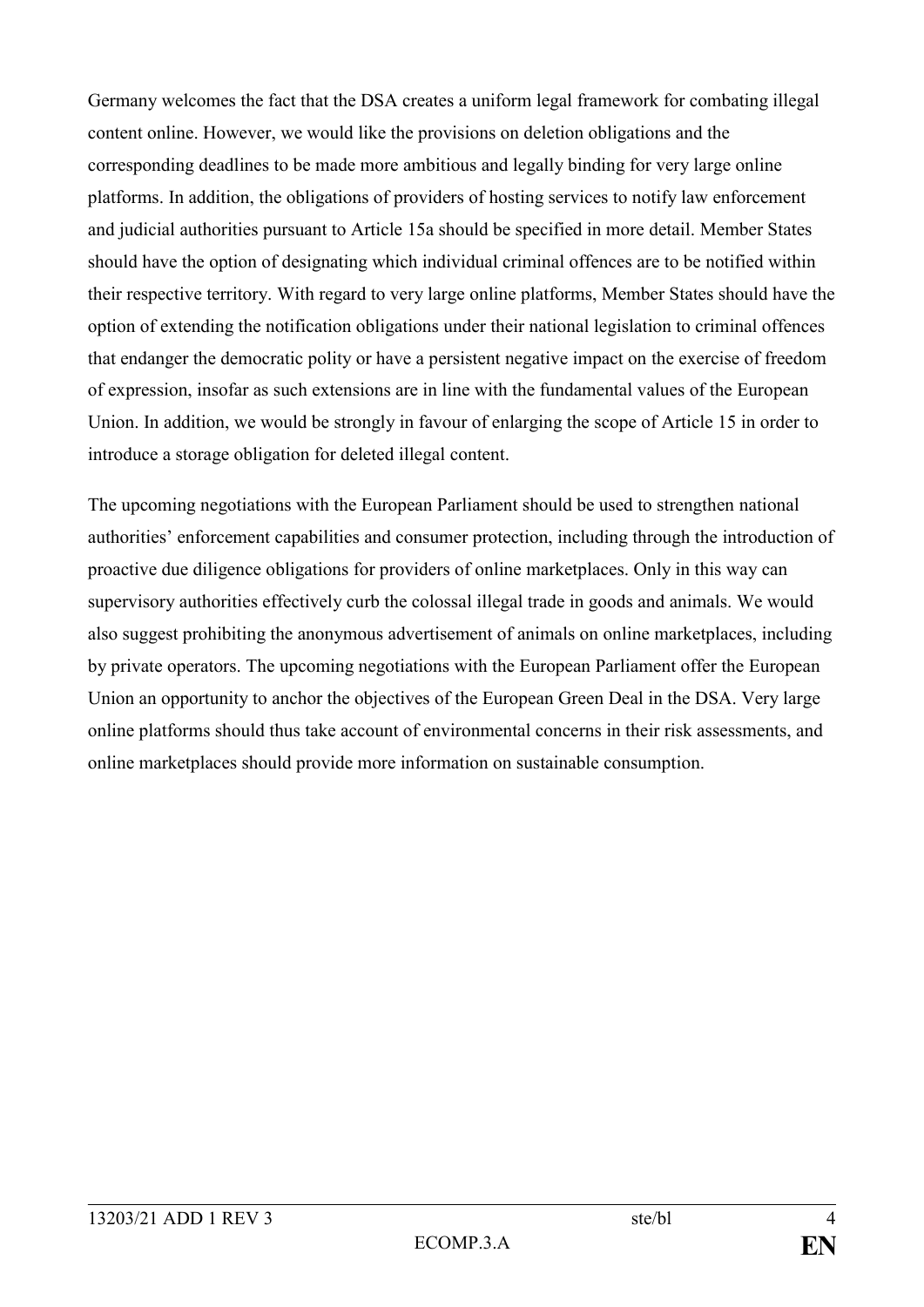As very large online platforms have, moreover, increasingly become forums for public debate and indispensable distribution channels for media service providers, greater consideration should be given to the freedom and pluralism of the media as enshrined in the Charter. In order to achieve this, procedural rules should be established that prohibit large online platforms from removing or otherwise interfering with content or services made available by a media service provider on the basis of alleged violations of the platform's terms and conditions without prior consultation with the media service provider. In addition, it is necessary to emphasise in Article 12 or in another suitable provision that the wording and application of a platform's terms and conditions should give appropriate consideration to the freedom and pluralism of the media. The platforms should agree on a code of conduct which gives substance to those requirements. We are also concerned about the functionality of the DSA's governance structure, which is essential for its success. Further efforts should be made to exploit synergies with existing institutions (such as the European Regulators Group for Audiovisual Media Services (ERGA)) and opportunities for their involvement. In that context, it is also important to us that existing and proven cooperation mechanisms, such as those referred to in the Memorandum of Understanding concluded by the members of ERGA, be maintained. Moreover, in this entire system, it is important to ensure that Member States' competences in this field are preserved.

Finally, we consider that non-profit-making educational and research repositories should not fall within the definition of 'online platforms' because such repositories do not pose the risks that the DSA is intended to address.

In view of the upcoming negotiations with the European Parliament, we trust that these aspects will be given due and serious consideration and included in the discussions.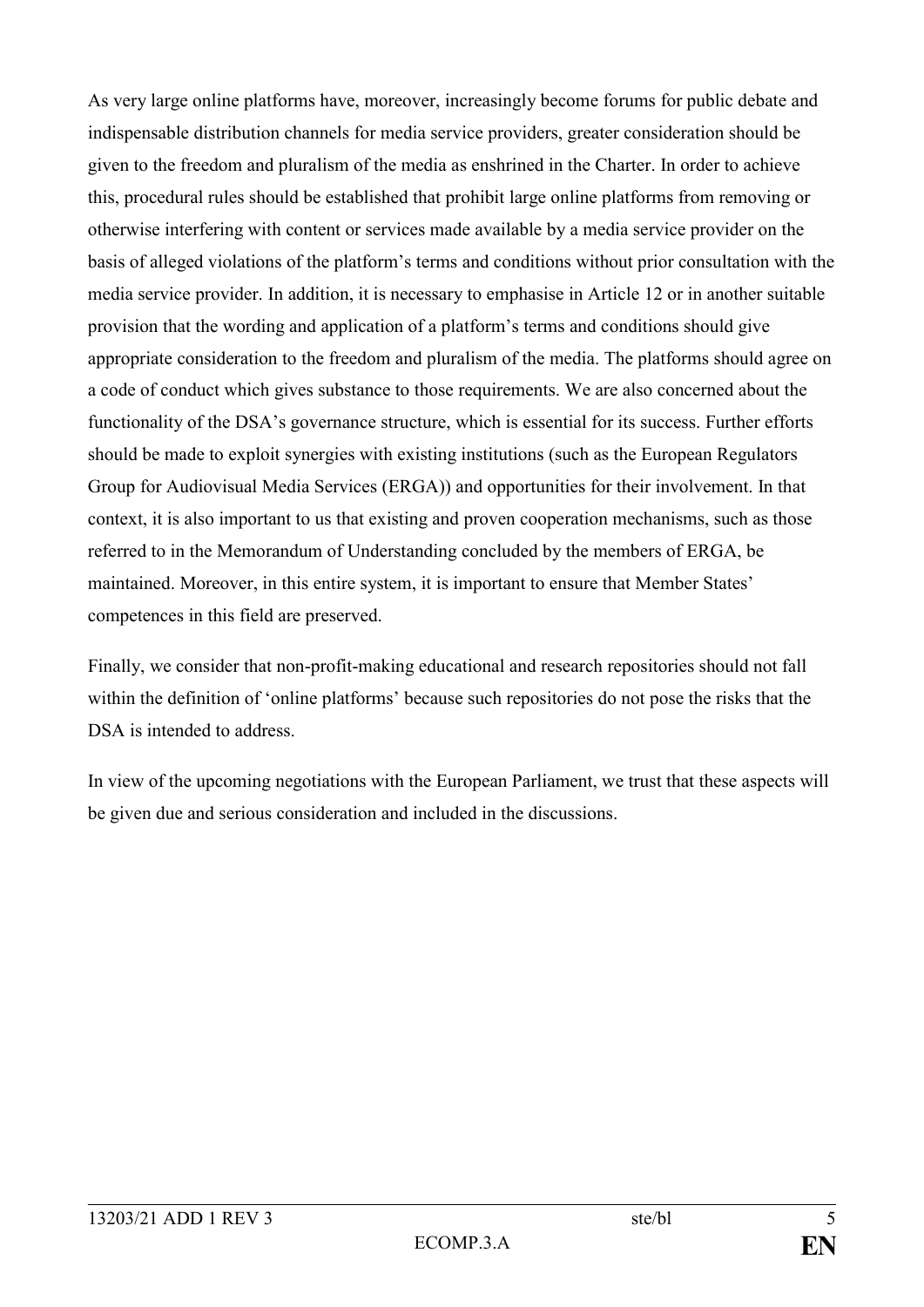## **STATEMENT BY POLAND**

#### **Statement by Poland on the DSA**

Poland supports the Presidency's compromise text on the Regulation on a single market for digital services (the Digital Services Act) and amending Directive 2000/31/EC (DSA) in order to reach a general approach at the COMPET Council meeting on 25 November 2021.

However, we strongly emphasise the need for improvements so that the draft DSA Regulation fully empowers EU consumers and to ensure effective enforcement of DSA provisions.

There should be a clear indication that the DSA properly balances the need for swift removal of illegal content from the internet with protecting freedom of expression and information. The DSA should include clear provisions on jurisdiction over these platforms so that any enforcement measures we use are effective and sufficient.

A DSA enforcement mechanism based on the country of origin principle, which is a fundamental principle of the internal market with undeniable benefits in terms of growth opportunities for smaller providers of intermediary services in the EU, should take into account the appropriate involvement of the Member State in which the recipients of the service are located. The Digital Services Coordinator of destination can provide invaluable knowledge of the national law and local context of the Member State concerned.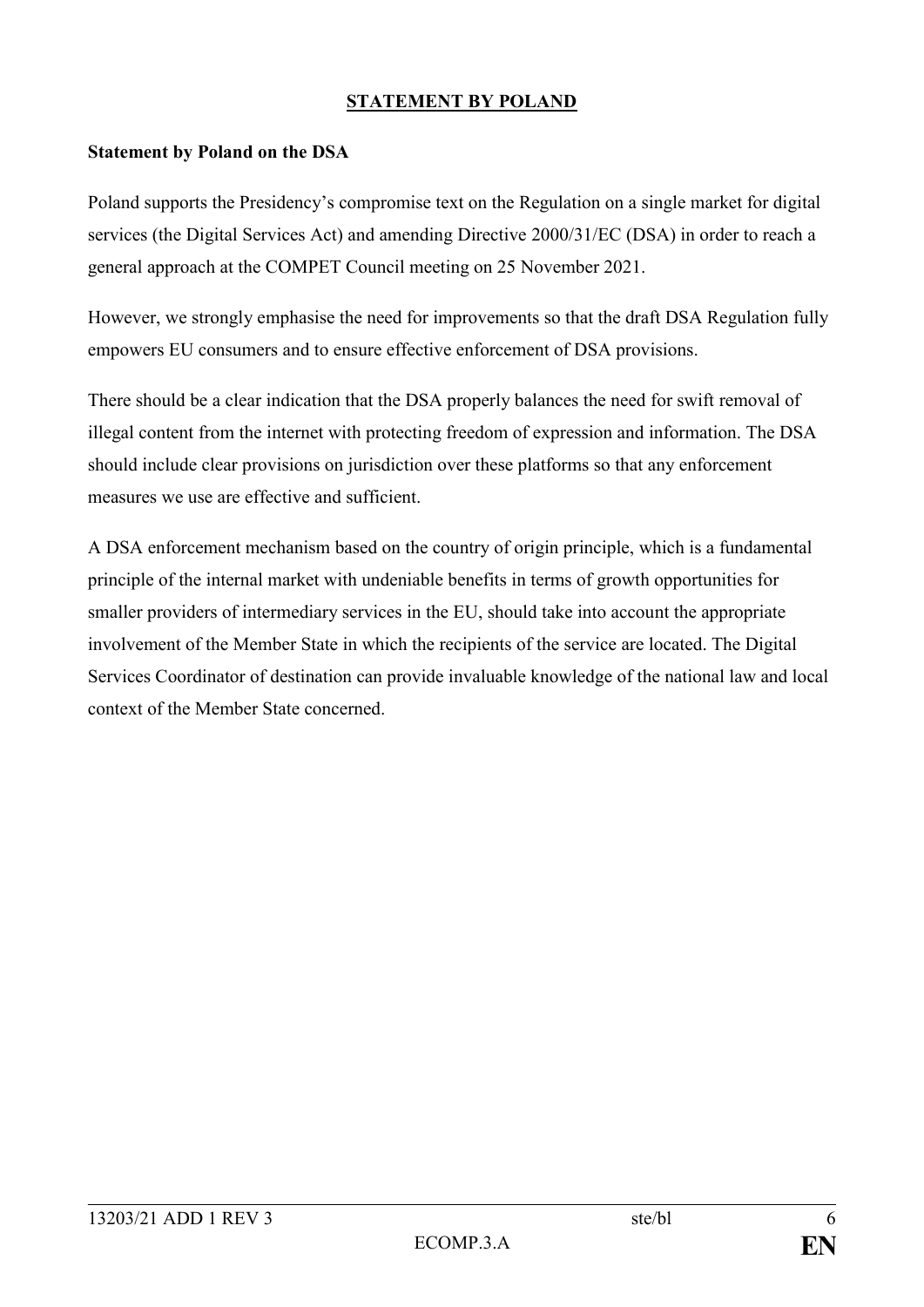Furthermore, very large online platforms and very large search engines should be adequately represented within the EU and establish appropriate two-way communication channels, in particular with the competent authorities from all Member States. The DSA should lay down an obligation for service providers to acknowledge receipt of correspondence via the contact point.

Lastly, the text of the DSA should contain provisions clarifying that the DSA is without prejudice to the right of recipients or the individuals or entities concerned to appeal against the decision before a court or administrative authority of the country in which they are established or have their domicile or permanent residence, in accordance with the applicable law in that state.

We are confident that the abovementioned constructive and rational improvements will be helpful in reaching a satisfactory compromise in the upcoming interinstitutional negotiations.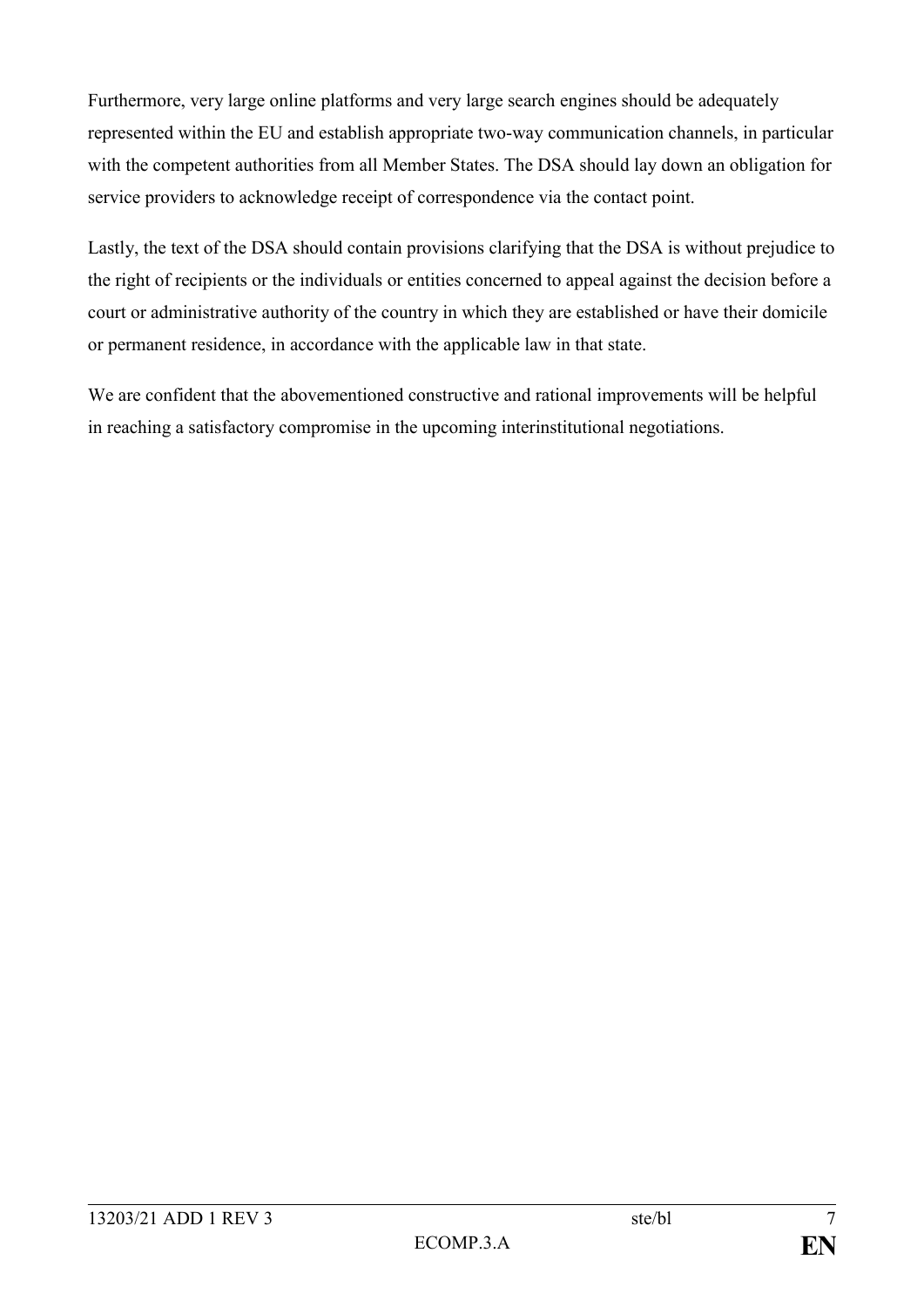## **JOINT STATEMENT BY ITALY AND SPAIN**

#### **JOINT STATEMENT ON THE DIGITAL SERVICES ACT (DSA)**

Italy and Spain support the Presidency's compromise text, in order to reach the General Approach at the COMPET Council on 25 November 2021.

However, we strongly underline the need for improvements, in order for the DSA not to be watered down in the course of negotiations during the further procedure.

For instance, we believe that traceability obligations, as provided for online marketplaces at Article 24a, shall be enlarged, in order to ensure that what is illegal offline should also be illegal online.

Indeed, these obligations are necessary to intercept fraudulent businesses and stop illegal content and products to be circulated through different digital services and a plurality of intermediary service providers, thus contributing to create a safe, transparent and trustworthy digital environment.

Therefore, we support the enlargement of the scope of Article 24a to hosting providers, web hosting, Content Delivery Networks, DNS registries and registrars, payment and advertising services.

We are confident that such request will be taken in due and serious account in the course of future negotiations.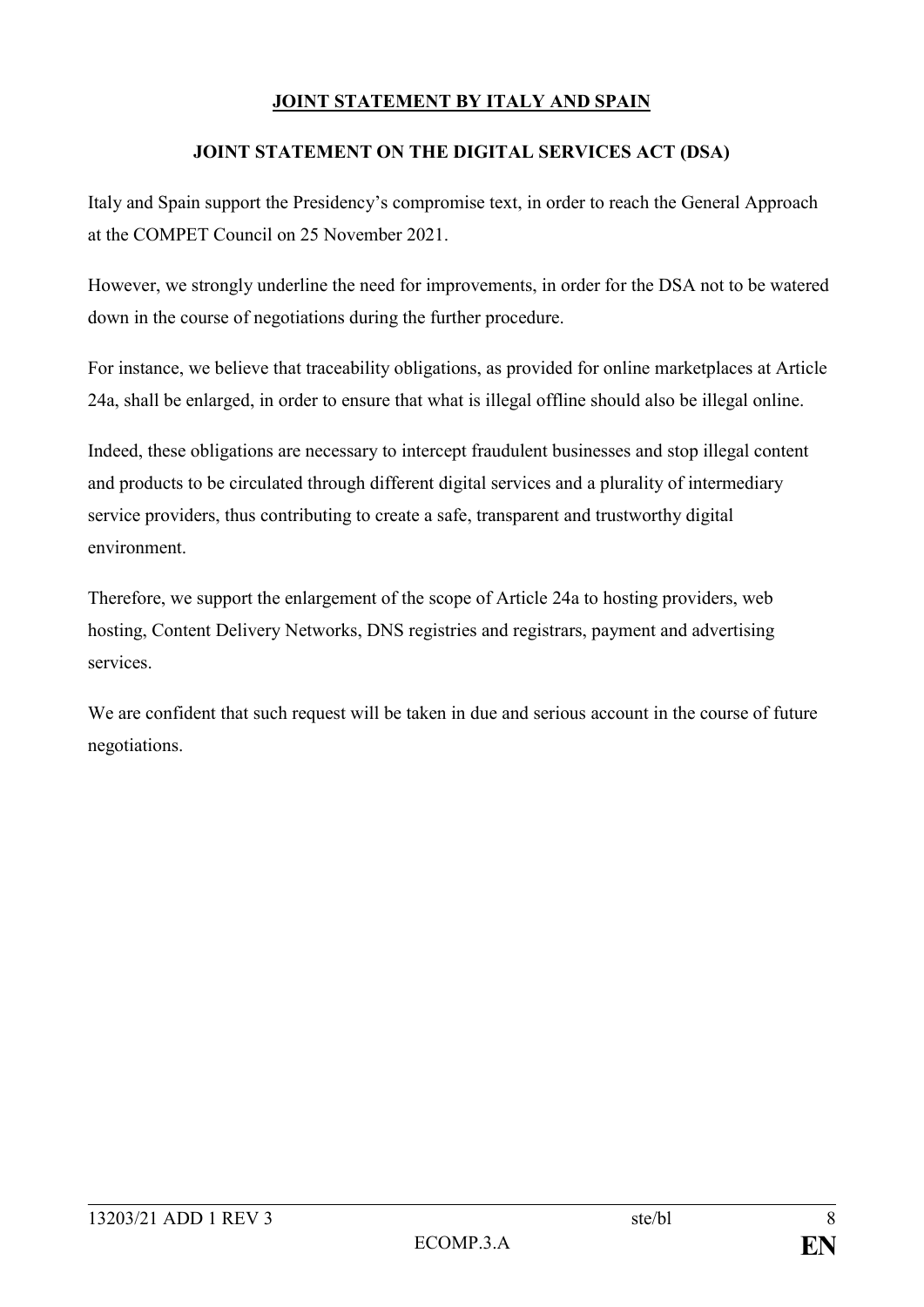## **STATEMENT BY HUNGARY**

#### **Statement by Hungary on the proposal for a**

# **Regulation of the European Parliament and of the Council on a Single Market For Digital Services (Digital Services Act) and amending Directive 2000/31/EC**

Hungary attaches great importance to the protection of freedom of expression and freedom of speech of EU citizens. Therefore, we are committed to develop the Digital Services Act Regulation in the most effective way possible.

The platforms must provide users with effective redress opportunities when they decide to remove their content or profile. In this regard, it is of utmost importance that the DSA is without prejudice to the right of the users to initiate proceedings against the decision of an online platform before a court of the country of their own establishment, in accordance with the national law of that country. It is crucial that the provisions which allow national authorities to request online platforms to restore legal content which has been removed, remain in the Regulation.

The principle of country of origin is a basic rule in the Single Market, which has its benefits in terms of ensuring predictable regulatory environment for smaller European providers of intermediary services. However, at the level of EU citizens, there are asymmetries between the providers of online platforms and their users in terms of rights. Furthermore, public authorities lack the necessary tools to fully protect users from abusive practices. This problem is aggravated by the fact, that there is an increasing number of services and platforms – without legal establishment in the EU – targeting EU citizens.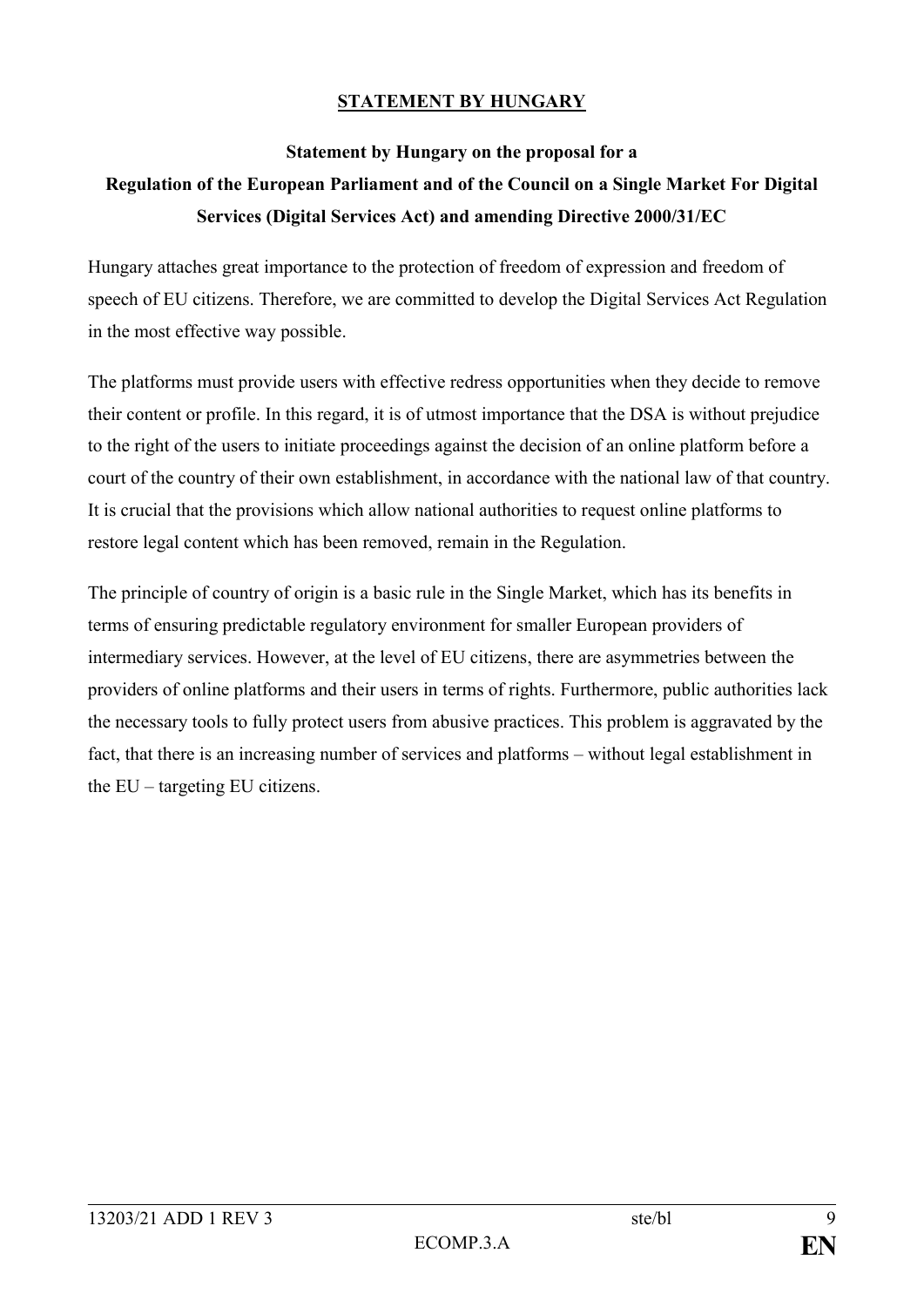While we keep the principle of country of origin at EU level as a general rule, we must not forget to protect the legitimate interests of our consumers.

To empower EU consumers and provide the effective enforcement of DSA provisions, it is worth considering the possibility to more actively involve regulators of countries of destination in the supervision of very large online platforms and very large online search engines. In many cases, in order to properly understand and handle the cases of content moderation practices, deep understanding of specificities of national law and socio-cultural context is necessary.

Hungary therefore calls for a more ambitious approach to guarantee the highest level of protection for consumers' rights. Meeting these objectives requires solutions that are adapted to the rapidly changing platform economy ecosystem and this implies a thorough evaluation of our core principles.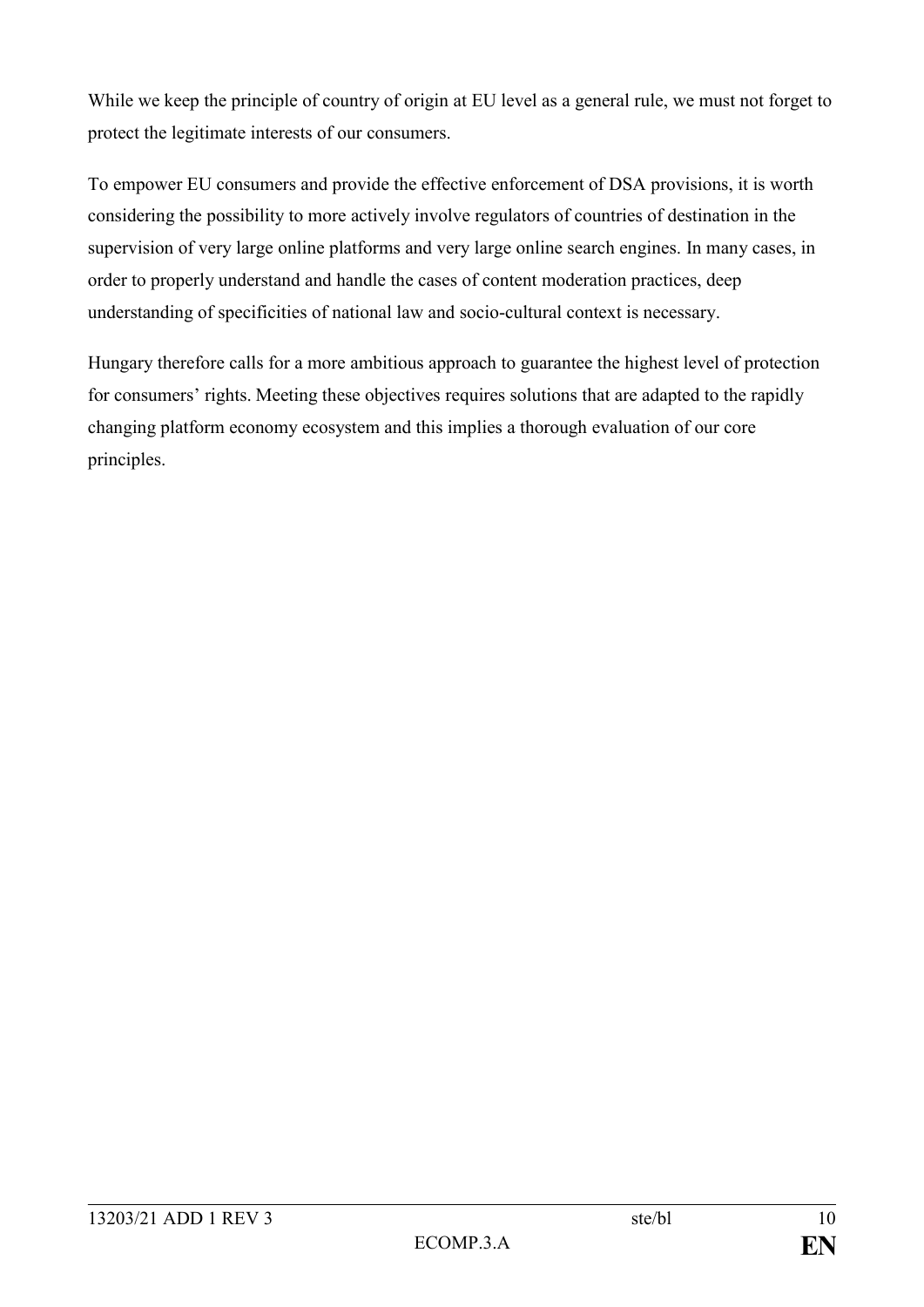## **STATEMENT BY FINLAND**

# **Regulation of the European Parliament and of the Council on a Single Market for Digital Services (Digital Services Act) and amending Directive 2000/31/EC**

To reach the General Approach at the COMPET Council on 25 November 2021, Finland supports the Presidency's compromise text.

While Finland supports the Presidency's compromise, with regard to the proposed provisions on sanctions, it is important during the trilogies to ensure flexibility in the text so that the Member States can set maximum fines in their national legislation in relation to different obligations of the DSA.

Furthermore, Member States should have appropriate national leeway whether to introduce administrative fines for public authorities in specific cases where public authorities may be given a statutory obligation to provide, nationally and on a non-profit basis, a service that can be defined as an intermediary service.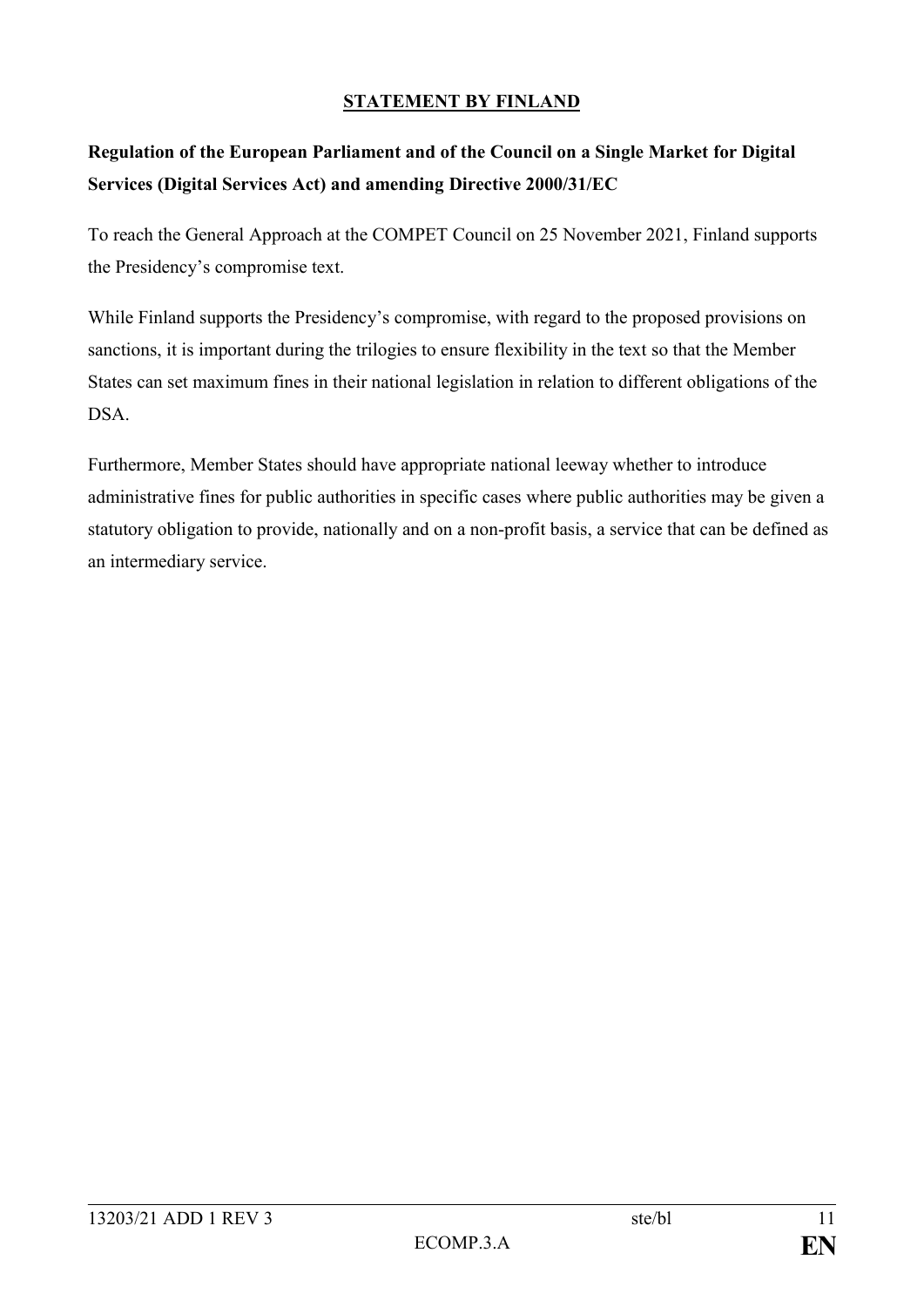## **STATEMENT BY LUXEMBOURG**

#### **Statement by Luxembourg on the Digital Services Act and the Digital Markets Act**

The DSA and DMA proposals aim to create a fully operational internal market for both professional users and consumers by establishing a harmonised legal framework to make the online environment safer and to ensure fair competition across the Union.

Luxembourg strongly supports the objective of introducing a clear and coherent framework to address the current legal fragmentation which is the result of diverging national legislation in the areas covered by the DSA and the DMA. Luxembourg can therefore support the compromise package negotiated by the Council and proposed by the Slovenian Presidency, which contains all the elements necessary to reach a quality agreement with the European Parliament.

As the negotiations proceed, Luxembourg will pay close attention to ensuring that the benefits of maximum harmonisation, accompanied, as appropriate, by mutual recognition, are maintained or even strengthened in the texts and that no new derogations, ''gold-plating' options, or any other flexibility for national legislators or the national authorities are introduced. We will also insist on maintaining the level of ambition of the European Commission's proposals as far as the conditions for a safe online environment and fair and competitive access to the market are concerned.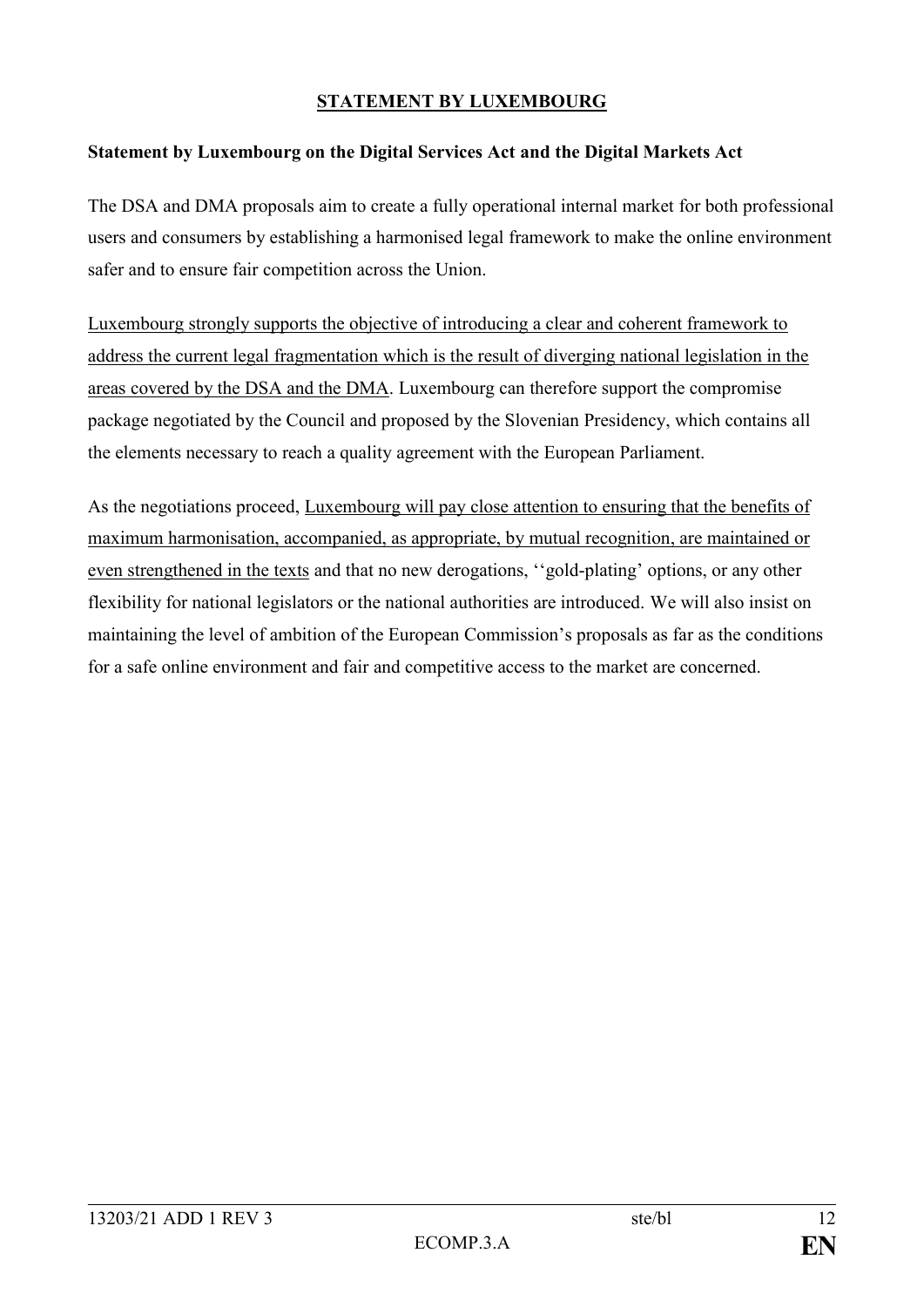## **The Digital Services Act**

To develop a high level of online security we must take a European approach. Luxembourg is committed to the principles established by the e-Commerce Directive, in particular the principle of the country of origin. This principle is essential to the good functioning of the internal market which guarantees that businesses do not have to adapt to fit 27 different national legislations. This would be an impossible task for small businesses and a major deterrent with regard to cross-border sales. The general approach proposed by the Slovenian Presidency respects this approach and must be maintained.

Along the same lines, in terms of *enforcement*, Luxembourg insists on coherence and uniformity in the application of the rules in order to ensure legal certainty for all stakeholders. Harmonisation is essential, not only for the substantive rules themselves but also as regards the interpretation and application thereof. Digital services are cross-border by nature. It would therefore be counterproductive if 27 authorities were responsible for applying the DSA rules simultaneously in any given case. Luxembourg is pleased that in general the country in which the intermediary is established remains responsible for the *enforcement* of the harmonised rules of the DSA, in particular thanks to closer cooperation with the other Member States and the Commission – apart from when it comes to the very big players.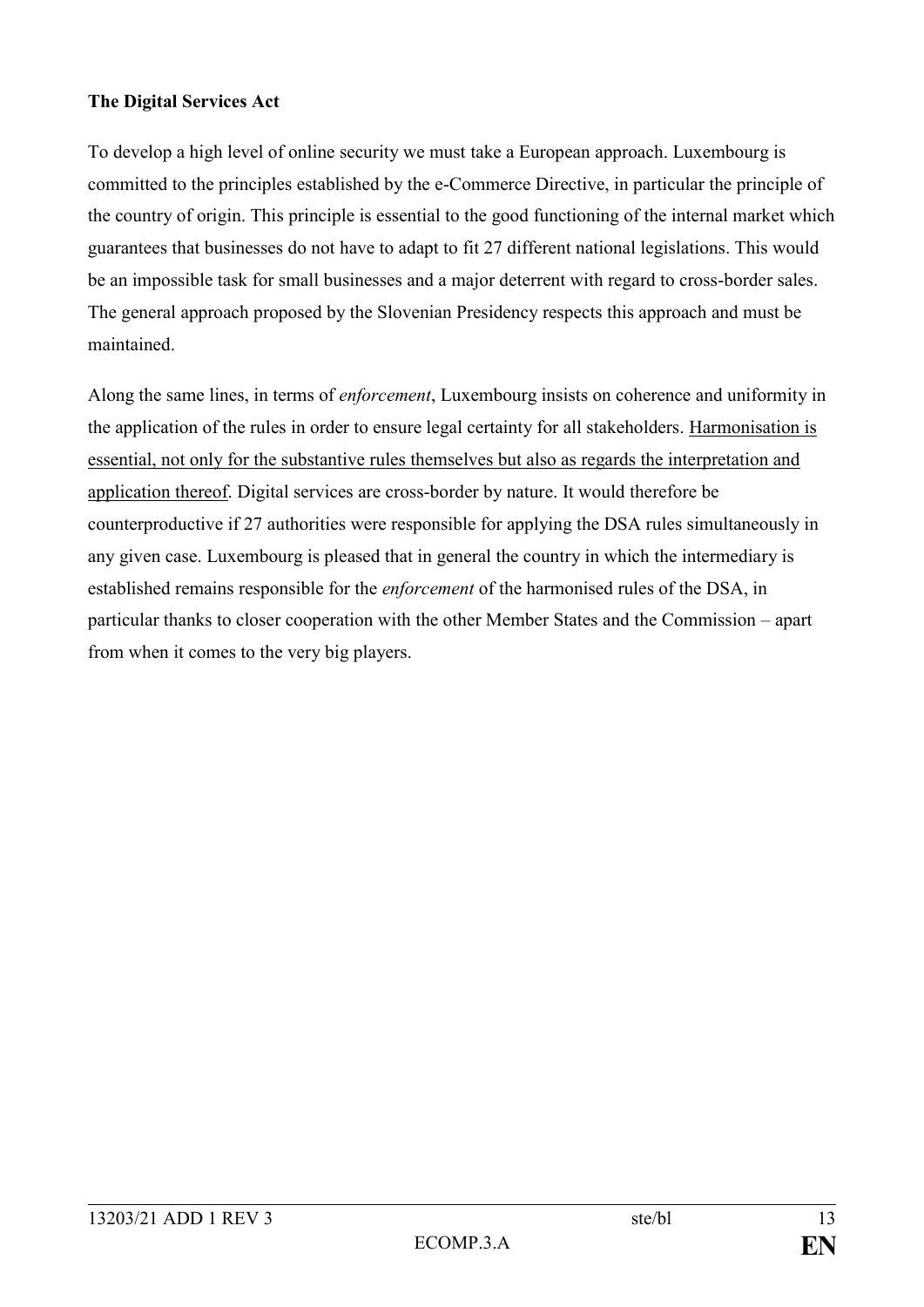Indeed, due to their pan-European nature, Luxembourg welcomes the exclusive powers given to the European Commission with regard to cross-border systemic issues in connection with very large online platforms (VLOPs), as proposed in the Slovenian Presidency's compromise text. This solution is in keeping with the idea of uniform application in the same way as the *enforcement* mechanism based on the country of establishment is. This system also reflects the approach taken in the DMA where the Commission has exclusive executive powers against the big digital gatekeepers.

Lastly, Luxembourg strongly supports the horizontal nature of the DSA, which applies to all types of intermediary as well as all types of illicit content, unless there are more specific rules at EU level. We caution against the temptation to overload the DSA by trying to resolve all the problems linked to digital services since there are already many sectorial initiatives that are either in place or being developed<sup>1</sup>. The DSA does not exist in a legal vacuum and many European laws, some of which have been adopted recently, also apply to online intermediaries. Luxembourg will continue to argue in favour of resisting the temptation to import issues from other policy areas into the DSA in order to keep the practical rules and to maximise the chances of its being adopted swiftly by the co-legislators.

<sup>&</sup>lt;u>.</u> **<sup>1</sup>** The Regulation on terrorist content online, the Directive on copyright, the Audiovisual Media Services Directive, and the proposal for a Regulation on general product safety – to cite but a few.